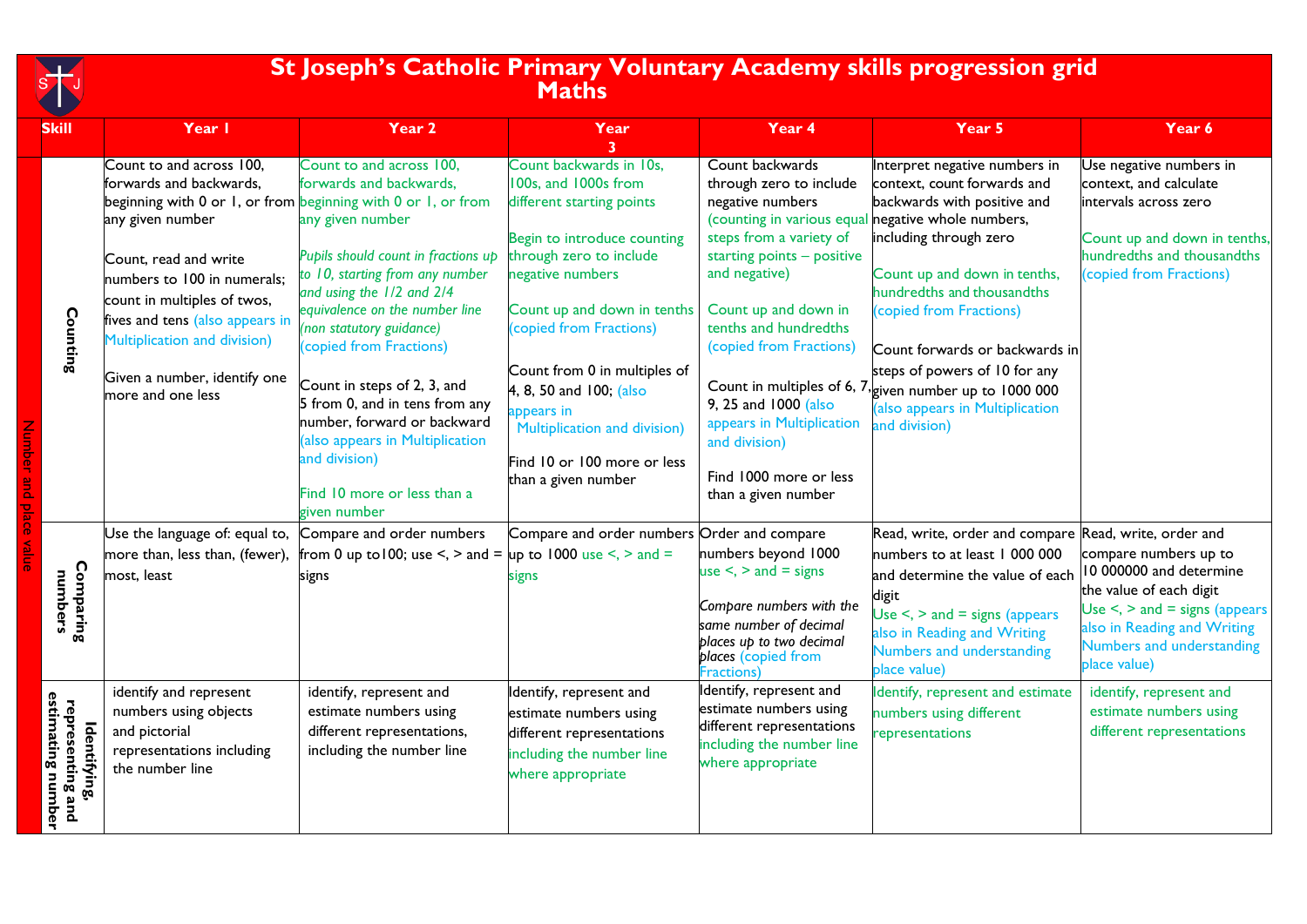|                                                | Read and write numbers        | Read and write numbers to at                                           | Read and write numbers up                                           | Read and write numbers                                    | Read, write, order and compare Read, write, order and     |                                                          |
|------------------------------------------------|-------------------------------|------------------------------------------------------------------------|---------------------------------------------------------------------|-----------------------------------------------------------|-----------------------------------------------------------|----------------------------------------------------------|
|                                                | from 1 to 20 in numerals      | least 100 in numerals and in                                           | to 1000 in numerals and in                                          | up to 100,000 in                                          | numbers to at least 1 000 000                             | compare numbers up to                                    |
|                                                | and words.                    | words                                                                  | words                                                               | numerals                                                  | and determine the value of each  10 000 000 and determine |                                                          |
|                                                |                               |                                                                        |                                                                     |                                                           | digit (appears also in Comparing the value of each digit  |                                                          |
|                                                |                               |                                                                        | Tell and write the time from an                                     | Read Roman numerals to                                    | Numbers and understanding                                 | appears also in comparing                                |
| Numerals                                       |                               |                                                                        | analogue clock, including using                                     | 100 (I to C) and know                                     | place value)                                              | numbers and understanding                                |
|                                                |                               |                                                                        | Roman numerals from I to XII,                                       | that over time, the                                       |                                                           | place value)                                             |
|                                                |                               |                                                                        | and 12-hour and 24- hour                                            | numeral system changed                                    | Read Roman numerals to                                    |                                                          |
|                                                |                               |                                                                        | clocks (copied from                                                 | to include the concept of                                 | 1000 (M) and recognise years                              |                                                          |
| Reading and writing<br>numbers including Roman |                               |                                                                        | <b>Measurement</b> )                                                | zero and place value.                                     | written in Roman numerals.                                |                                                          |
|                                                |                               |                                                                        |                                                                     |                                                           |                                                           |                                                          |
|                                                |                               | Recognise the place value of                                           | Recognise the place value                                           | Recognise the place value                                 | Read, write, order and compare                            | read, write, order and                                   |
|                                                |                               | each digit in a two-digit number                                       | of each digit in a three-digit                                      | of each digit in a four-digit                             | numbers to at                                             | compare numbers up to                                    |
|                                                |                               | (tens, ones)                                                           | number (hundreds, tens, ones)                                       | and five digit number (ten                                | least 1 000 000 and                                       | 10 000 000 and determine                                 |
|                                                |                               |                                                                        |                                                                     | thousands thousands,                                      | determine the value of each                               | the value of each digit                                  |
|                                                |                               |                                                                        | Find the effect of dividing a                                       | hundreds, tens, and ones)                                 | digit (appears also in reading and                        | appears also in reading and                              |
|                                                |                               |                                                                        | one- or two-digit number by 10<br>and 100, identifying the value of |                                                           | writing numbers and comparing                             | writing numbers and                                      |
|                                                |                               |                                                                        | the digits in the answer as unit                                    | Find the effect of dividing a numbers)                    |                                                           | comparing numbers)                                       |
|                                                |                               |                                                                        | and tenths (not hundredths)                                         | one- or two-digit number                                  |                                                           |                                                          |
|                                                |                               |                                                                        | (copied from Fractions)                                             | by 10 and 100, identifying                                | Recognise and use thousandths                             | Identify the value of each                               |
|                                                |                               |                                                                        |                                                                     | the value of the digits in<br>the answer as units, tenths | and relate them to tenths.                                | digit to three decimal places<br>and multiply and divide |
|                                                |                               |                                                                        |                                                                     | and hundredths (copied                                    | hundredths and decimal                                    | numbers by 10, 100 and                                   |
|                                                |                               |                                                                        |                                                                     | from Fractions)                                           | equivalents (copied from                                  | 1000 where the answers                                   |
|                                                |                               |                                                                        |                                                                     |                                                           | Fractions)                                                | are                                                      |
| Understanding place value                      |                               |                                                                        |                                                                     |                                                           |                                                           | up to three decimal places                               |
|                                                |                               |                                                                        |                                                                     |                                                           | Find the effect of dividing a                             | copied from Fractions)                                   |
|                                                |                               |                                                                        |                                                                     |                                                           | one- or two-digit number by                               |                                                          |
|                                                |                               |                                                                        |                                                                     |                                                           | 10 and 100, identifying the<br>value of the digits in the |                                                          |
|                                                |                               |                                                                        |                                                                     |                                                           | answer as ones, tenths and                                |                                                          |
|                                                |                               |                                                                        |                                                                     |                                                           | hundredths                                                |                                                          |
|                                                |                               |                                                                        |                                                                     |                                                           | (copied from Fractions)                                   |                                                          |
|                                                | Represent & use number        | Recall & use addition &                                                | Recall & use addition &                                             | Derive & use related                                      |                                                           |                                                          |
|                                                | bonds & related subtraction   | subtraction facts to 20 fluently, & subtraction facts to 20 fluently & |                                                                     | facts up to 100 (also                                     |                                                           |                                                          |
|                                                | facts within 20 (also appears | derive & use related facts up to                                       | derive & use related facts up to                                    | appears in Algebra)                                       |                                                           |                                                          |
|                                                | in Algebra)                   | 100 (also appears in Algebra)                                          | 100 (also appears in Algebra)                                       |                                                           |                                                           |                                                          |
|                                                |                               |                                                                        |                                                                     |                                                           |                                                           |                                                          |
|                                                |                               |                                                                        |                                                                     |                                                           |                                                           |                                                          |
| Number bonds                                   |                               |                                                                        |                                                                     |                                                           |                                                           |                                                          |
|                                                |                               |                                                                        |                                                                     |                                                           |                                                           |                                                          |
|                                                |                               |                                                                        |                                                                     |                                                           |                                                           |                                                          |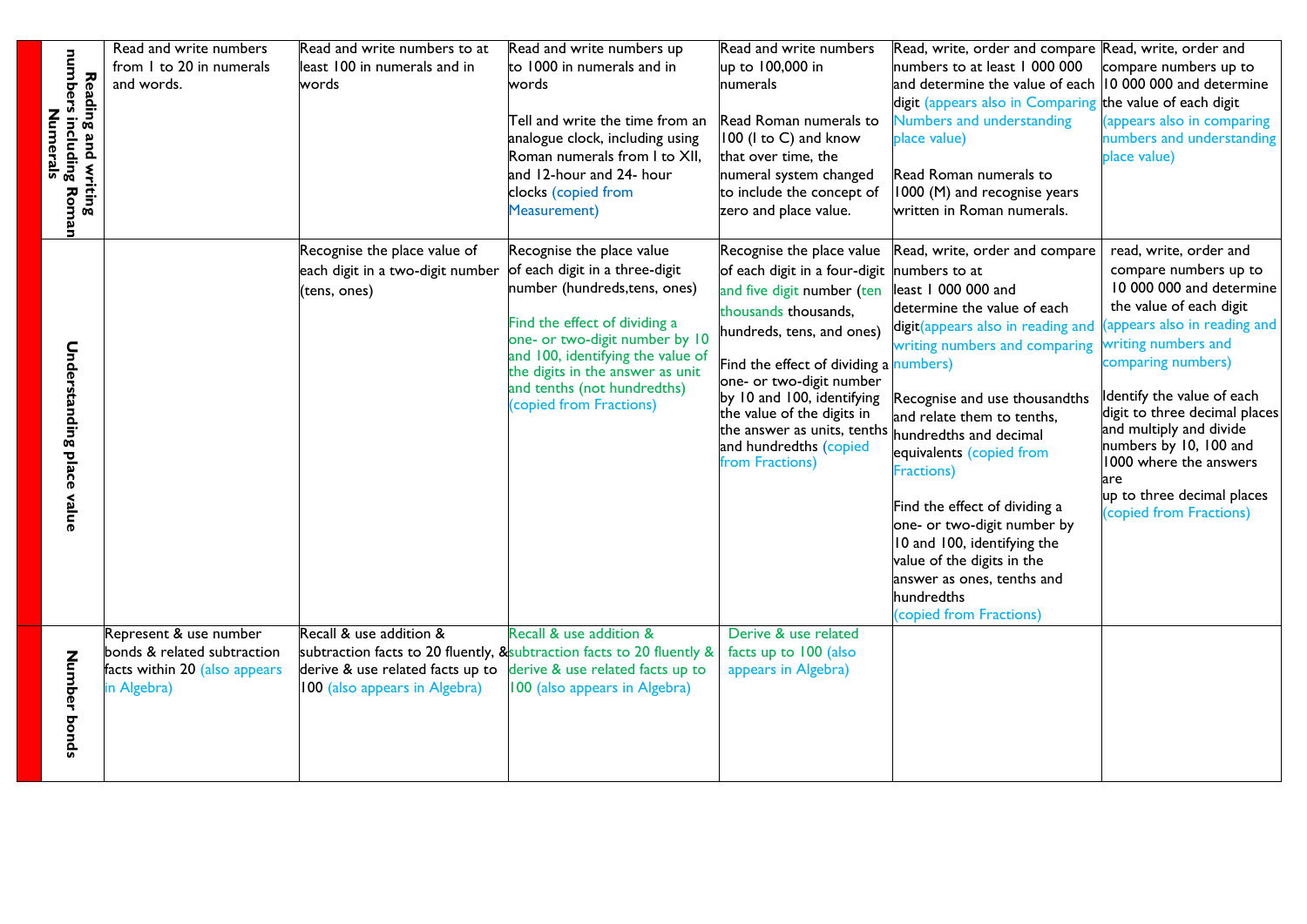| Mental<br>calculation                                   | Add & subtract one-digit &<br>two-digit numbers to 20,<br>including zero                                                                                           | Add & subtract numbers using<br>concrete objects, pictorial<br>representations, & mentally,<br>including:<br>A two-digit number &<br>ones<br>A two-digit number &<br>tens<br>Two two-digit numbers<br>Adding three one-digit<br>numbers | Add & subtract numbers<br>mentally, including:<br>A three-digit number &<br>ones<br>A three-digit number &<br>tens<br>A three-digit number &<br>hundreds<br>Two two-digit<br>numbers<br>Adding three one- digit<br>numbers | Add & subtract numbers<br>mentally, including:<br>A three-digit number<br>& two digit numbers<br>A three-digit number<br>& a three digit<br>number<br>Strings of single digit<br>numbers | Add & subtract numbers<br>mentally with increasingly large<br>numbers                                                                                                                                                                           | Perform mental<br>calculations, including<br>with mixed operations &<br>large numbers                                                                                             |
|---------------------------------------------------------|--------------------------------------------------------------------------------------------------------------------------------------------------------------------|-----------------------------------------------------------------------------------------------------------------------------------------------------------------------------------------------------------------------------------------|----------------------------------------------------------------------------------------------------------------------------------------------------------------------------------------------------------------------------|------------------------------------------------------------------------------------------------------------------------------------------------------------------------------------------|-------------------------------------------------------------------------------------------------------------------------------------------------------------------------------------------------------------------------------------------------|-----------------------------------------------------------------------------------------------------------------------------------------------------------------------------------|
|                                                         | Read, write & interpret<br>mathematical statements<br>involving addition (+),<br>Subtraction (-) & equals<br>(=) signs (appears also in<br>written methods)        | Show that addition of two<br>numbers can be done in any<br>order (commutative) &<br>subtraction of one number<br>from another cannot                                                                                                    | Understand that addition &<br>multiplication of two numbers<br>can be done in any order<br>(commutative) & subtraction of<br>one number from another<br>cannot                                                             | Understand that addition<br>& multiplication of two<br>numbers can be done in<br>any order (commutative)<br>& subtraction of one<br>number from another<br>cannot                        | Use their knowledge of the<br>order of operations to carry<br>out calculations involving the<br>four Operations                                                                                                                                 | Use their knowledge of<br>the<br>order of operations to<br>carry out calculations<br>involving the four<br>Operations                                                             |
| Written methods                                         | Read, write & interpret<br>mathematical statements<br>involving addition (+),<br>subtraction $(-)$ & equals $(=)$<br>signs (appears also in Mental<br>Calculation) | Add & subtract numbers with<br>two digits using informal<br>methods                                                                                                                                                                     | Add & subtract numbers with<br>up to three digits using formal<br>written methods of columnar<br>addition & subtraction                                                                                                    | Add & subtract numbers<br>with up to 4 digits using<br>the formal written<br>methods of columnar<br>addition & subtraction<br>where appropriate                                          | Add & subtract whole<br>numbers with more than 4<br>digits, including using formal<br>written methods (columnar<br>addition & subtraction)                                                                                                      | Add & subtract whole<br>numbers with more than<br>4 digits, including using<br>formal written methods<br>(columnar addition &<br>subtraction)                                     |
| Inverse operations,<br>estimating &<br>checking answers |                                                                                                                                                                    | Recognise & use the inverse<br>relationship between addition<br>& subtraction & use this to<br>check calculations & solve<br>missing number problems (also<br>appears in Algebra)                                                       | Estimate the answer to a<br>calculation & use inverse<br>operations to check answers<br>(also appears in multiplication<br>& division)                                                                                     | Estimate & use inverse<br>operations to check<br>answers to a calculation<br>(also appears in<br>multiplication & division)                                                              | Use rounding to check<br>answers to calculations &<br>determine, in the context of a<br>problem, levels of accuracy<br>Estimate & use inverse<br>operations to check answers to<br>a calculation (also appears in<br>multiplication & division) | Use estimation to<br>check answers to<br>calculations &<br>determine, in the<br>context of a problem,<br>levels of accuracy. (also<br>appears in<br>multiplication &<br>division) |

**Addition & subtraction**

**Addition & subtraction**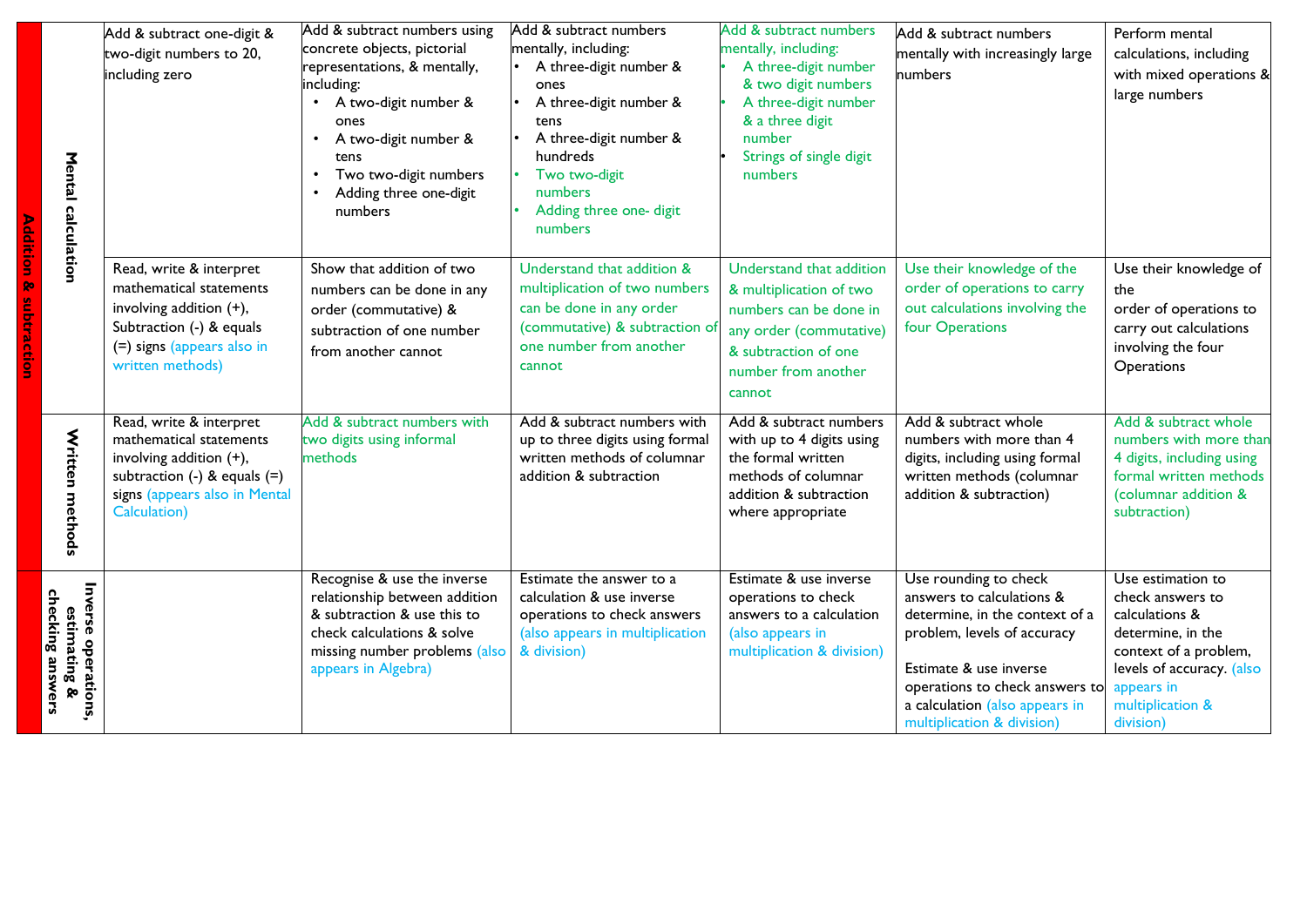| <b>Problem solving</b> | involve addition &<br>subtraction, using concrete<br>objects & pictorial<br>representations, & missing<br>number problems such as $7 =$<br>$\Box$ - 9 (also appears in<br>Algebra)                                                                                                                                                                 | Solve one-step problems that Solve problems with addition $\&$ Solve problems, including<br>subtraction:<br>Using concrete objects &<br>pictorial representations,<br>including those involving<br>numbers, quantities &<br>measures<br>Applying their increasing<br>knowledge of mental &<br>written methods solve simple<br>problems in a practical<br>context involving addition &<br>subtraction of money of the<br>same unit, including giving<br>change (copied from | missing number problems,<br>using number facts, place<br>value, & more complex<br>addition & subtraction (also<br>appears in Algebra)                                                                                                                                                                                                                                                                                                                                                                                                                                         | Solve addition &<br>subtraction two-step<br>problems in contexts,<br>deciding which<br>operations & methods<br>to use & why<br>Solve problems,<br>including missing<br>number problems,<br>using number facts,<br>place value, & more<br>complex addition &<br>subtraction (also<br>appears in Algebra)                                                                                                                                                                                                                                                                                   | Solve addition & subtraction<br>multi-step problems in<br>contexts, deciding which<br>operations & methods to use &<br>why                                              | Solve addition &<br>subtraction multi-step<br>problems in contexts,<br>deciding which<br>operations & methods<br>to use & why<br>Solve problems<br>involving addition,<br>subtraction,<br>multiplication &<br>division |
|------------------------|----------------------------------------------------------------------------------------------------------------------------------------------------------------------------------------------------------------------------------------------------------------------------------------------------------------------------------------------------|----------------------------------------------------------------------------------------------------------------------------------------------------------------------------------------------------------------------------------------------------------------------------------------------------------------------------------------------------------------------------------------------------------------------------------------------------------------------------|-------------------------------------------------------------------------------------------------------------------------------------------------------------------------------------------------------------------------------------------------------------------------------------------------------------------------------------------------------------------------------------------------------------------------------------------------------------------------------------------------------------------------------------------------------------------------------|-------------------------------------------------------------------------------------------------------------------------------------------------------------------------------------------------------------------------------------------------------------------------------------------------------------------------------------------------------------------------------------------------------------------------------------------------------------------------------------------------------------------------------------------------------------------------------------------|-------------------------------------------------------------------------------------------------------------------------------------------------------------------------|------------------------------------------------------------------------------------------------------------------------------------------------------------------------------------------------------------------------|
| Equations              | Solve one-step problems that<br>involve addition & subtraction,<br>using concrete objects &<br>pictorial<br>representations, & missing<br>number problems such as<br>$7 = \square - 9$ (Copied from<br>addition & subtraction)<br>Represent & use number<br>bonds & related subtraction<br>facts within 20 (Copied from<br>addition & subtraction) | measurement)<br>Recognise & use the inverse<br>relationship between addition &<br>subtraction & use this to check<br>calculations & missing number value, & more complex addition<br>problems. (Copied from<br>addition & subtraction)<br>Recall & use addition &<br>subtraction facts to 20 fluently,<br>& derive & use related facts up<br>to 10 (Copied from addition &<br>subtraction)                                                                                 | Solve problems, including<br>missing number problems,<br>using number facts, place<br>& subtraction. (Copied from<br>addition & subtraction)<br>Solve problems, including<br>missing number problems,<br>involving multiplication &<br>division, including positive<br>integer scaling problems &<br>correspondence problems in<br>which n objects are connected<br>to m objects (Copied from<br>addition & subtraction)<br>Recall & use addition &<br>subtraction facts to 20 fluently,<br>& derive & use related facts up<br>to 100 (Copied from addition &<br>subtraction) | Solve problems, including<br>missing number<br>problems, using number<br>facts, place value, & more<br>complex addition &<br>subtraction (Copied from<br>addition & subtraction)<br>Solve problems involving<br>Multiplying & adding,<br>including using the<br>distributive law to<br>multiply<br>Two digit numbers by one<br>digit, integer scaling<br>problems & harder<br>Correspondence<br>problems such as n<br>objects are connected to<br>m objects (copied from<br>multiplication & division)<br>Derive & use related facts<br>up to 100 (Copied from<br>addition & subtraction) | Use the properties of rectangles Express missing number<br>to deduce related facts & find<br>missing lengths & angles<br>copied from Geometry:<br>Properties of shapes) | problems algebraically<br>Find pairs of numbers that<br>satisfy number sentences<br>involving two unknowns<br>enumerate all possibilities<br>of combinations of two<br>variables                                       |

**Algebra**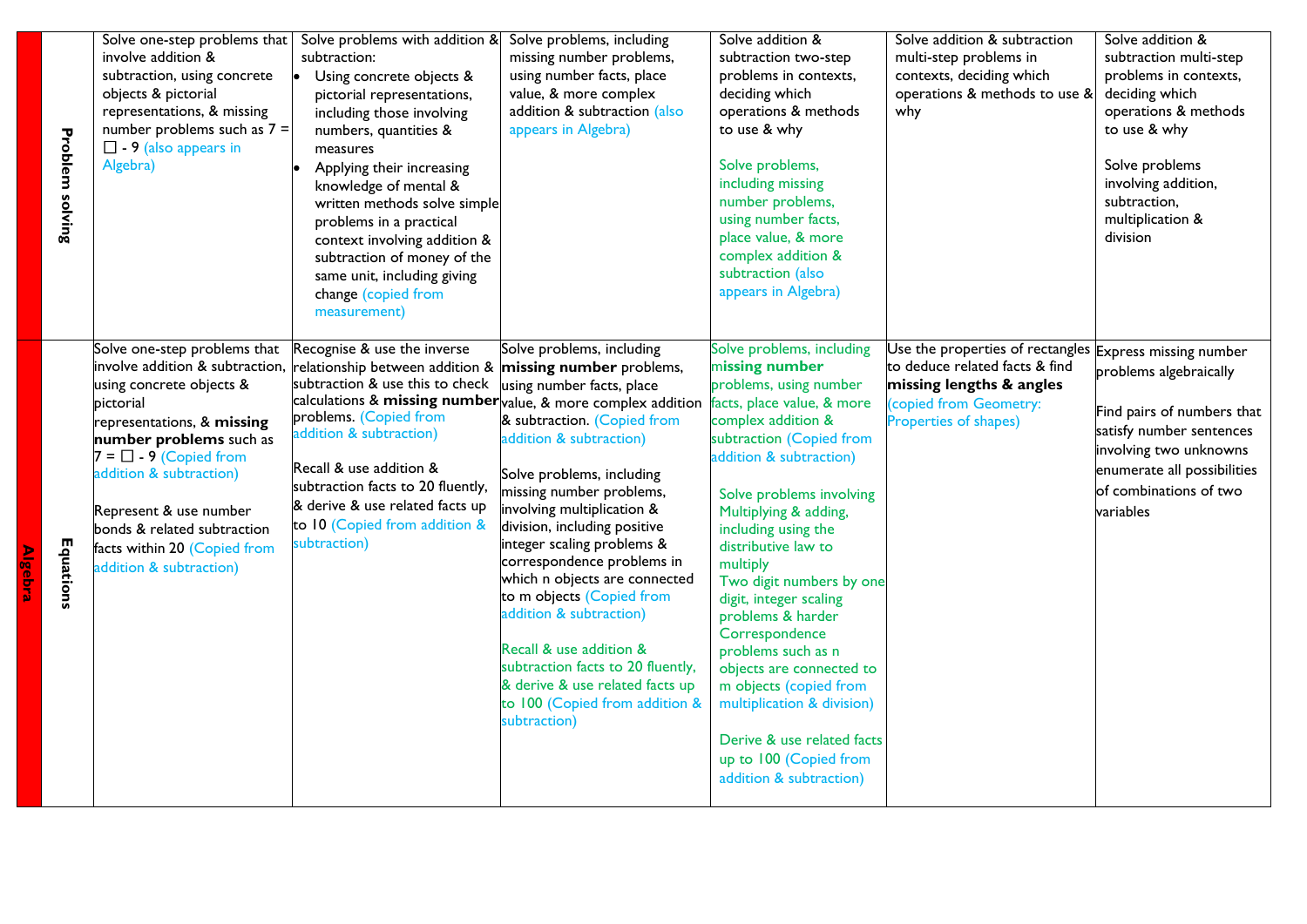| Formulae                                             |                                                                                                                                                                                                             |                                                                                                                                                                                                               |                                                                                                                                                                                                                                                                                                                                                                                                     | Perimeter can be expressed<br>algebraically as $2(a + b)$ where<br>a & b are the dimensions in the<br>same unit. (Copied from NSG<br>measurement) | Perimeter can be<br>expressed algebraically as<br>$2(a + b)$ where a & b are<br>the dimensions in the same<br>unit. (Copied from NSG<br>measurement) | Use simple formulae                                                                                                                |
|------------------------------------------------------|-------------------------------------------------------------------------------------------------------------------------------------------------------------------------------------------------------------|---------------------------------------------------------------------------------------------------------------------------------------------------------------------------------------------------------------|-----------------------------------------------------------------------------------------------------------------------------------------------------------------------------------------------------------------------------------------------------------------------------------------------------------------------------------------------------------------------------------------------------|---------------------------------------------------------------------------------------------------------------------------------------------------|------------------------------------------------------------------------------------------------------------------------------------------------------|------------------------------------------------------------------------------------------------------------------------------------|
| Sequences                                            | Sequence events in<br>chronological order using<br>language such as: before &<br>after, next, first, today,<br>yesterday, tomorrow,<br>morning, afternoon &<br>evening (copied from<br><b>Measurement</b> ) | Compare & sequence<br>intervals of time (copied from<br><b>Measurement</b> )                                                                                                                                  |                                                                                                                                                                                                                                                                                                                                                                                                     |                                                                                                                                                   |                                                                                                                                                      | Generate & describe<br>linear number<br>sequences                                                                                  |
| fractional steps<br>Counting                         |                                                                                                                                                                                                             | Pupils should count in<br>fractions up to 10, starting<br>from any number & using<br>the $1/2$ & $2/4$ equivalence on<br>the number line (Non<br>Statutory Guidance)<br>(repeated in number &<br>place value) | Count up & down in<br>tenths<br>(repeated in number &<br>place value)                                                                                                                                                                                                                                                                                                                               | Count up & down in<br>tenths & hundredths<br>(repeated in number &<br>place value)                                                                | Count up & down in<br>tenths, hundredths &<br>thousandths<br>(repeated in number &<br>place value)                                                   | Count up & down in<br>tenths, hundredths &<br>thousandths<br>(repeated in number &<br>place value)                                 |
| including<br>Recognising fractions<br>decimals<br>٥o | Recognise, find & name a<br>half as one of two equal<br>parts of an object, shape or<br>quantity<br>Recognise, find & name a<br>quarter as one of four equal<br>parts of an object, shape or<br>quantity    | Recognise, find, name &<br>write fractions of a length,<br>shape, set of objects or quantity                                                                                                                  | Recognise, find & write<br>fractions of a discrete set<br>of objects: unit fractions &<br>non-unit fractions with<br>small denominators<br>Recognise that tenths arise<br>from dividing an object into<br>10 equal parts & in dividing<br>one - digit numbers or<br>quantities by 10.<br>Recognise & use fractions as<br>numbers: unit fractions &<br>non-unit fractions with small<br>denominators | Recognise that hundredths<br>arise when dividing an object<br>by one hundred & dividing<br>tenths by ten                                          | Recognise & use<br>thousandths & relate them<br>to tenths, hundredths &<br>decimal equivalents<br>(appears also in<br>Equivalence)                   | Recognise & use<br>thousandths & relate<br>them to tenths,<br>hundredths & decimal<br>equivalents (appears also<br>in Equivalence) |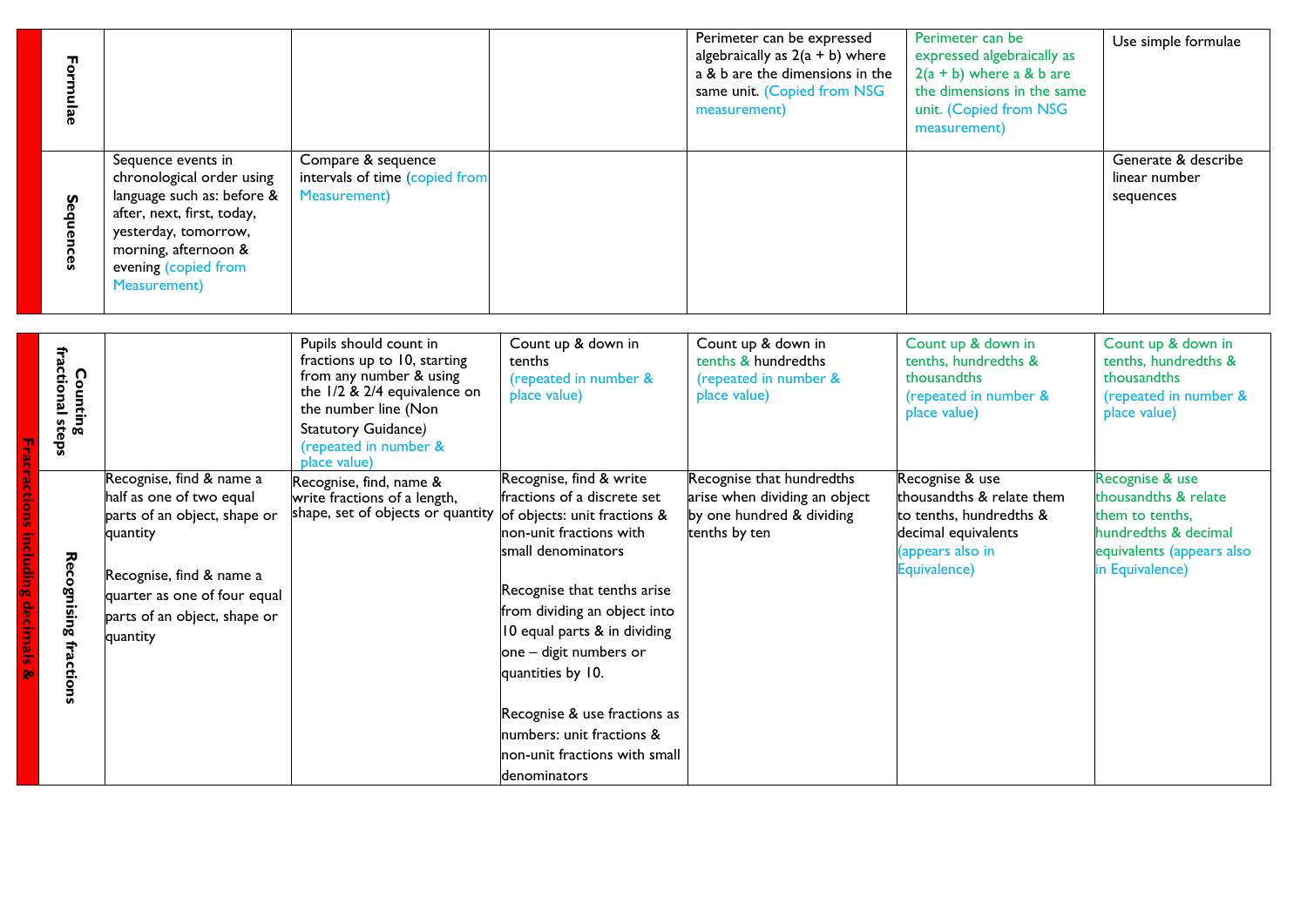|                |  | Compare & order unit        | Compare & order unit       | Compare & order fractions                      | Compare & order      |
|----------------|--|-----------------------------|----------------------------|------------------------------------------------|----------------------|
| ਤੋਂ ਵੇ         |  | fractions, & fractions with | fractions, & fractions     | whose                                          | fractions, including |
| n.<br>로 공<br>o |  | the same denominators       | with the same denominators | denominators are all multiples $fractions > 1$ |                      |
| ದ ವ            |  |                             |                            | lof the same                                   |                      |
| œ              |  |                             |                            |                                                |                      |

| Q<br><b>Position</b><br><b>go</b>  | Position, direction<br>⊗<br>movement       | Describe position, direction<br>& movement, including half,<br>quarter & three-quarter<br>turns.                                                                                                                          | Use mathematical<br>vocabulary to describe<br>position, direction &<br>movement including<br>movement in a straight line<br>& distinguishing between<br>rotation as a turn & in<br>terms of right angles for<br>quarter, half & three-<br>quarter turns (clockwise &<br>anti-clockwise)                                                                                       | Use mathematical<br>vocabulary to describe<br>position, direction &<br>movement including<br>movement in a straight line<br>& distinguishing between<br>rotation as a turn & in<br>terms of right angles for<br>quarter, half & three-<br>quarter turns (clockwise &<br>anti-clockwise)                                                                                       | Describe positions on a<br>2-D grid as coordinates<br>in the first quadrant<br>describe movements<br>between positions as<br>translations of a given unit<br>to the left/right & up/down<br>Plot specified points & draw<br>sides to complete a<br>given polygon | Identify, describe & represent the<br>position of a shape following a<br>reflection or translation, using the<br>appropriate language, & know tha<br>the shape has not<br>changed<br>Describe positions on a<br>2-D grid as coordinates in the<br>first & second?<br>quadrant<br>Plot specified points & draw<br>sides to complete a<br>given polygon | Describe positions on<br>the full coordinate grid<br>(all four quadrants)<br>Draw & translate simple<br>shapes on the<br>coordinate plane, &<br>reflect them in the axes.                                                                                               |
|------------------------------------|--------------------------------------------|---------------------------------------------------------------------------------------------------------------------------------------------------------------------------------------------------------------------------|-------------------------------------------------------------------------------------------------------------------------------------------------------------------------------------------------------------------------------------------------------------------------------------------------------------------------------------------------------------------------------|-------------------------------------------------------------------------------------------------------------------------------------------------------------------------------------------------------------------------------------------------------------------------------------------------------------------------------------------------------------------------------|------------------------------------------------------------------------------------------------------------------------------------------------------------------------------------------------------------------------------------------------------------------|-------------------------------------------------------------------------------------------------------------------------------------------------------------------------------------------------------------------------------------------------------------------------------------------------------------------------------------------------------|-------------------------------------------------------------------------------------------------------------------------------------------------------------------------------------------------------------------------------------------------------------------------|
| Goernetry:<br><b>Properites of</b> | Identifying shapes<br>and their properties | Recognise & name<br>common 2-D & 3-D<br>shapes, including:<br>2-D shapes [e.g.<br>rectangles (including<br>squares), circles &<br>triangles]<br>3-D shapes [e.g.<br>cuboids (including<br>cubes), pyramids &<br>spheres]. | Identify & describe the<br>properties of 2-D shapes,<br>including the number of<br>sides & line symmetry in a<br>vertical line<br>Identify & describe the<br>properties of 3-D shapes,<br>including the number of<br>edges, vertices & faces<br>Identify 2-D shapes on the<br>surface of 3-D shapes, [for<br>example, a circle on a<br>cylinder & a triangle on a<br>pyramid] | Identify & describe the<br>properties of 2-D shapes,<br>including the number of<br>sides & line symmetry in a<br>vertical line<br>Identify & describe the<br>properties of 3-D shapes,<br>including the number of<br>edges, vertices & faces<br>Identify 2-D shapes on the<br>surface of 3-D shapes, [for<br>example, a circle on a<br>cylinder & a triangle on a<br>pyramid] | Identify lines of symmetry<br>in 2-D shapes presented in<br>different orientations                                                                                                                                                                               | Identify 3-D shapes, including<br>cubes & other cuboids, from 2-D<br>representations                                                                                                                                                                                                                                                                  | Recognise, describe &<br>build simple 3-D shapes,<br>including making nets<br>(appears also in Drawing<br>& Constructing)<br>Illustrate & name parts<br>of circles, including<br>radius, diameter &<br>circumference & know<br>that the diameter is<br>twice the radius |